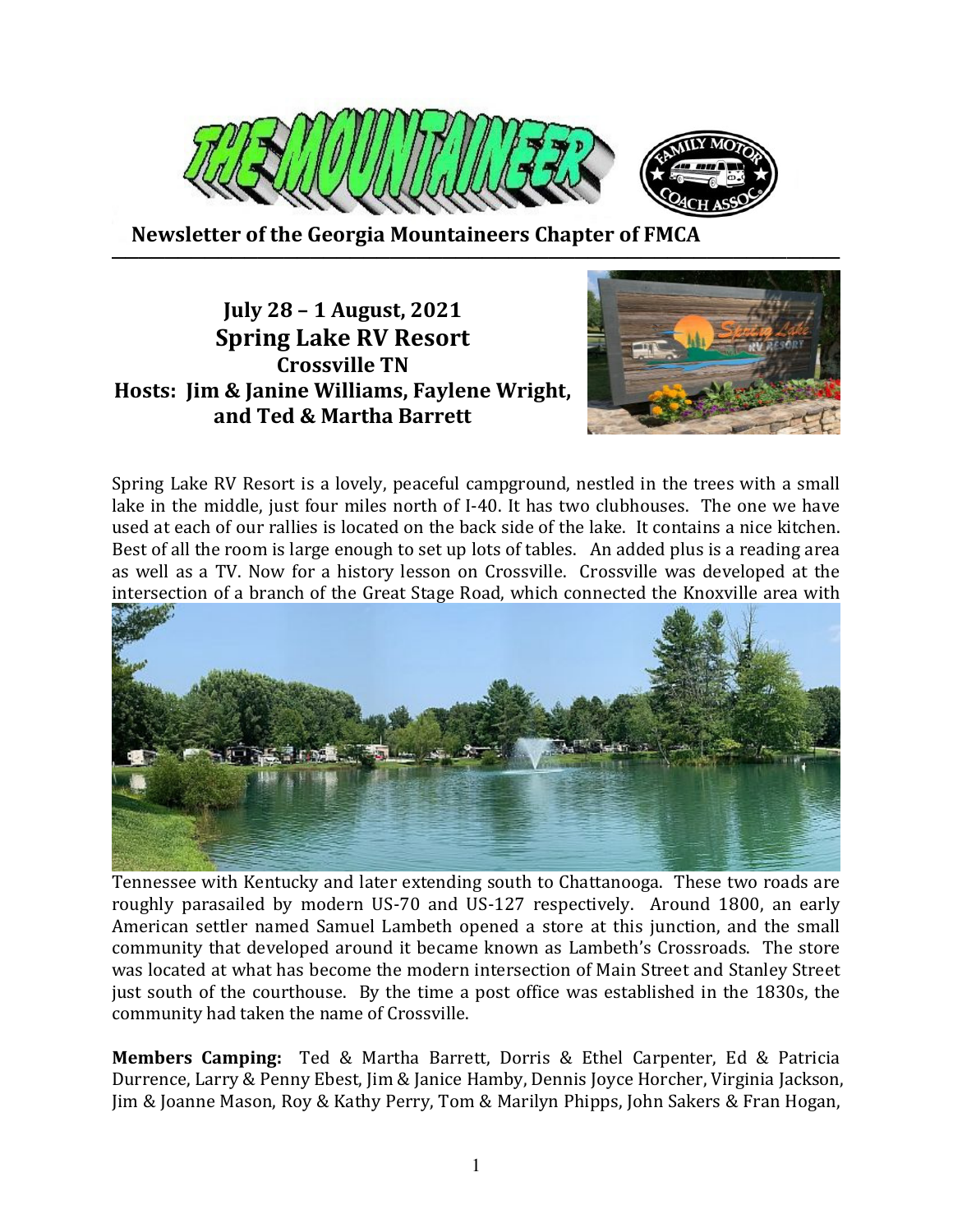Julie Simpson, and Jack White. Bill Lyles and his sister, Mary Garrett, stayed at a local motel and Bob-Tailed in to events. It was great to see Dennis & Joyce back as members. They had been members for many years before and then went Fifth Wheeling for a while, before getting back into a motorhome. Our original Attendees List had quite a few more who planned on attending; but as time got closer, we had a lot of cancellations. Some for health reasons, some for coach repairs, and some for other reasons. Hope everyone that had to cancel is either OK, have your coach repaired, or whatever reason you missed has resolved itself. One thing for sure, you were missed at the rally.

**Visitors:** First time visitors were Johnny & Linda Dunaway from Hawkinsville. Second Time visitors were George & Linda Underwood from Byron. George & Linda attended our May Rally at Gadsden and joined our Chapter at this rally -- Welcome to the Georgia Mountaineers!

**Monday:** With a forecast of thunder showers between Ellijay and Crossville for Monday, we left a day early and arrived on Sunday around noon and the Underwoods arrived later in the day. As mentioned last month about labor problems with the restaurants, it soon became apparent that Crossville is in no better situation. Sunday Brunch at Shoney's began with a long line of folks trying to check out and no hostess to seat us. And the next day we went to Hardee's for breakfast biscuits and ordered sausage, egg, and cheese. We were served biscuits with no sausage and had to wait forever for them to brew some decaf coffee. But we made it back in time to see the arrival of the Williams, Simpson, Wright, Ebests, White, Jackson, Durrences, and Carpenters. They all set up between heavy rain showers. Our pre rally had begun. Most of the group went to the Vegas Steak House for dinner. Again, the lack of adequate restaurant help surfaced. Since some restaurants were closed, as a result, the Vegas Steak House was full; but we did find seating in the bar area. We arrived at 5:30PM but did not get back to the campground until around 8:00PM. It took a long time to place our orders, to get our food, and even longer to get our checks. Since it was late, there were no games or a campfire that night.

**Tuesday:** Cumberland Mountain General Store was the main destination for Jack White

and Virginia Jackson as well as Tom and Marylyn Phipps. The afternoon saw the arrival of the Perrys, Phipps, Masons, Hambys, Horchers, and Bill Lyles and Mary. Supper was at various restaurants with a small group going to Romo's Mexican Restaurant. That evening the world stood still, as Jack White declared it was too hot for a campfire. Thus the Barretts patio became the gathering place for the evening. It was a relaxing time as we sat around and just visited. It was an opportunity for us to talk about old



times and catch up on what we had done since the last rally.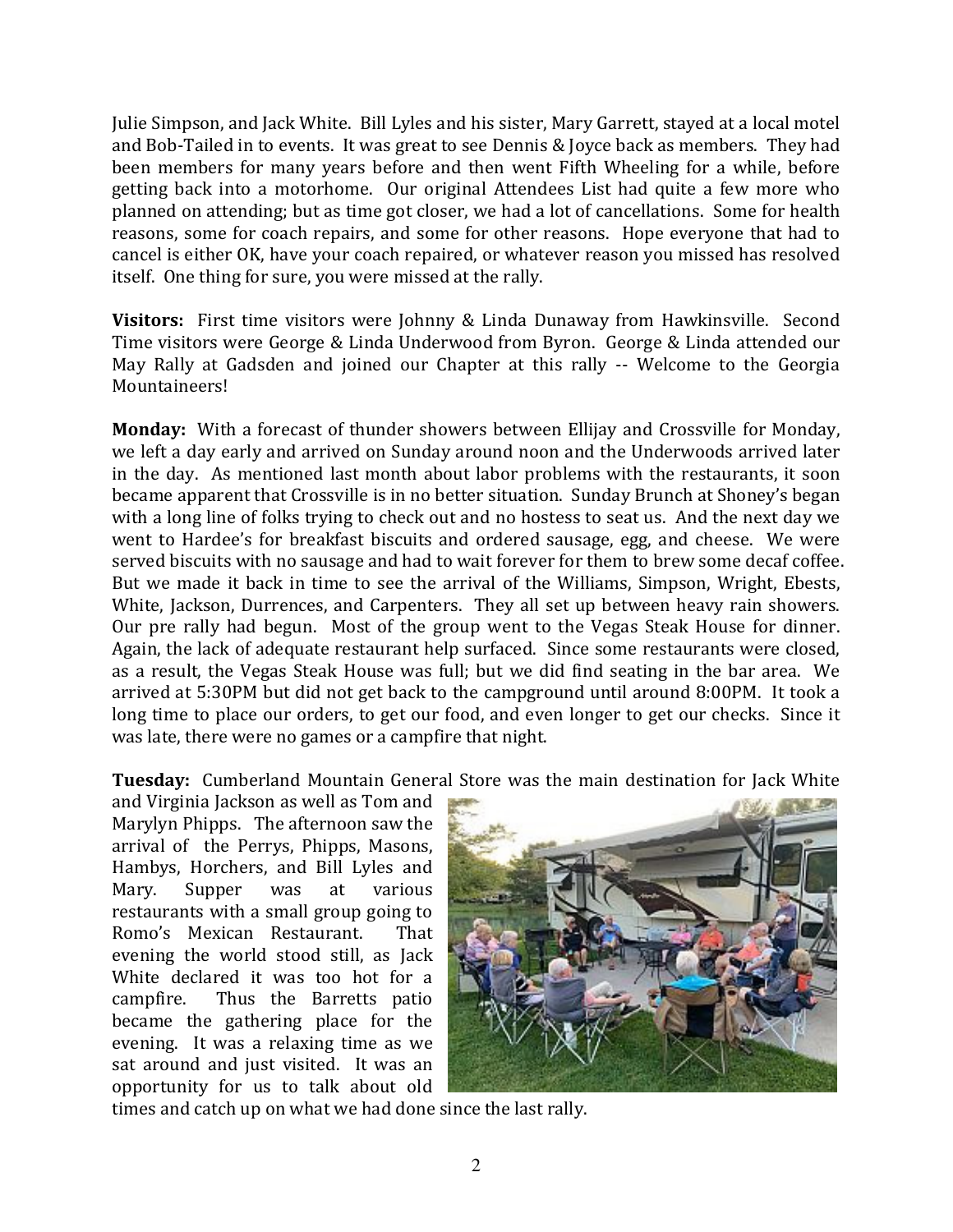**Wednesday:** There were no planned events this morning. Most folks went sight seeing on their separate ways. Our last arrivals were John Sakers & Fran Hogan and Johnny & Linda Dunaway. The rally officially began at 2:30PM when we gathered in the clubhouse for the Meet and Greet. Light snacks of nuts and chips & dip were served along with

colas or water. The Visitors introduced themselves and Jim went over the Rally Agenda. We were on our own for the rest of the afternoon and dinner. Evening found us back at the clubhouse playing games or gathered outside around a campfire. Yes, a campfire in July. Granted it was a small one, but Campfires are a year





round tradition with the Georgia Mountaineers.

**Thursday**: The Cumberland Mountain General Store was a major visiting destination of many of the Mountaineers today. We all know there are many hard working people. And some of them carry that effort to their eating also. After a feast on large Cheese Burgers, smoked Bologna Burgers, French Fries, and Onion Rings, the ultra large Banana Split was next. It is amazing what Jim and Jack can do when they set their mind to it. They were not the only ones to demolish a huge a Banana Split, but did not get caught by the camera. Some other attractions included Book Sellers, where you can buy used books at reduced prices. For those that like to read, it is always nice to find these shops near the campgrounds where we are staying.

The following week is what is referred to as the **600 Mile Flea Market.** It runs along highway US-127, and there were

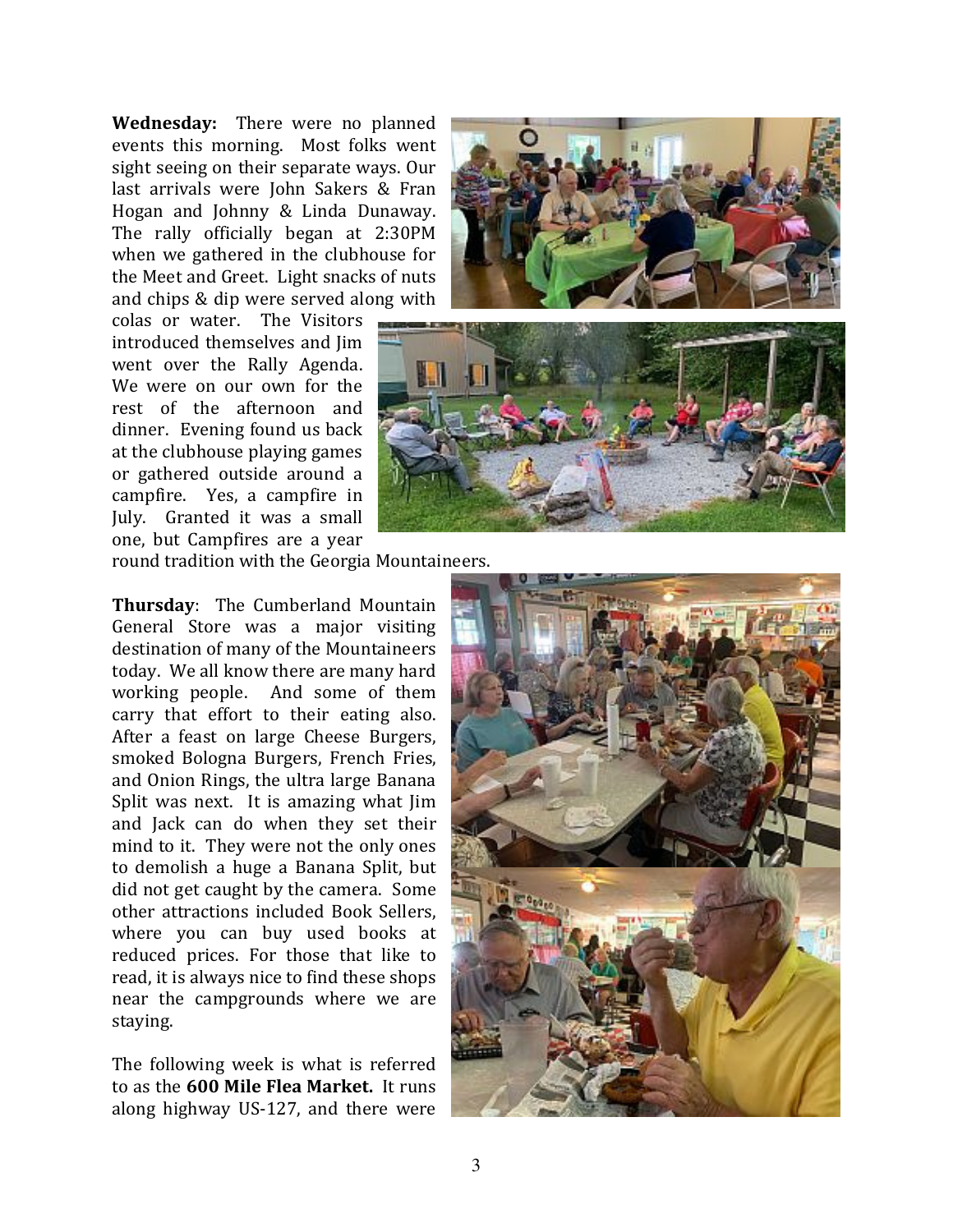many tent markets already in place with advanced venders and customers. For those that like browsing flea markets this provides a good opportunity to cruise through the area to stop and shop for miles.

The Las Vegas Steakhouse was our destination for the evening meal. The turnout was good and in spite of the restaurant being busy, with reservations service was good all things considered. The food was good and at a valued price. Then it was back to the campground where there were games in the clubhouse, some chose to just relax in their motorhomes, others enjoyed a small fire at the fire pit. It's never to hot for the Mountaineers to have campfire.

**Friday:** The Military Museum was one of the places visited and enjoyed today. Some went out for breakfast while others had a light lunch. For the evening meal we gathered at Romo's Mexican Restaurant. Maybe it was just me, but considering how busy they were, the service and food was good. On our return to the campground we again chose to gather in clubhouse, at the fire pit, or back to our motorhomes to just kick back and relax.

**Saturday:** Many stayed in the campground today visiting and relaxing as tonight was BBQ at the clubhouse. Pulled Pork and Chicken was provided by Lantana Lucy's, plus there were two racks of Baby Back Ribs left over from Cleveland. All of the BBQ was very good. The ladies prepared side dishes or desserts to accompany the BBQ. We have a lot good cooks, so as usual there were plenty of delicious dishes to enjoy. If anyone when home hungry, it was their own fault. And there was some